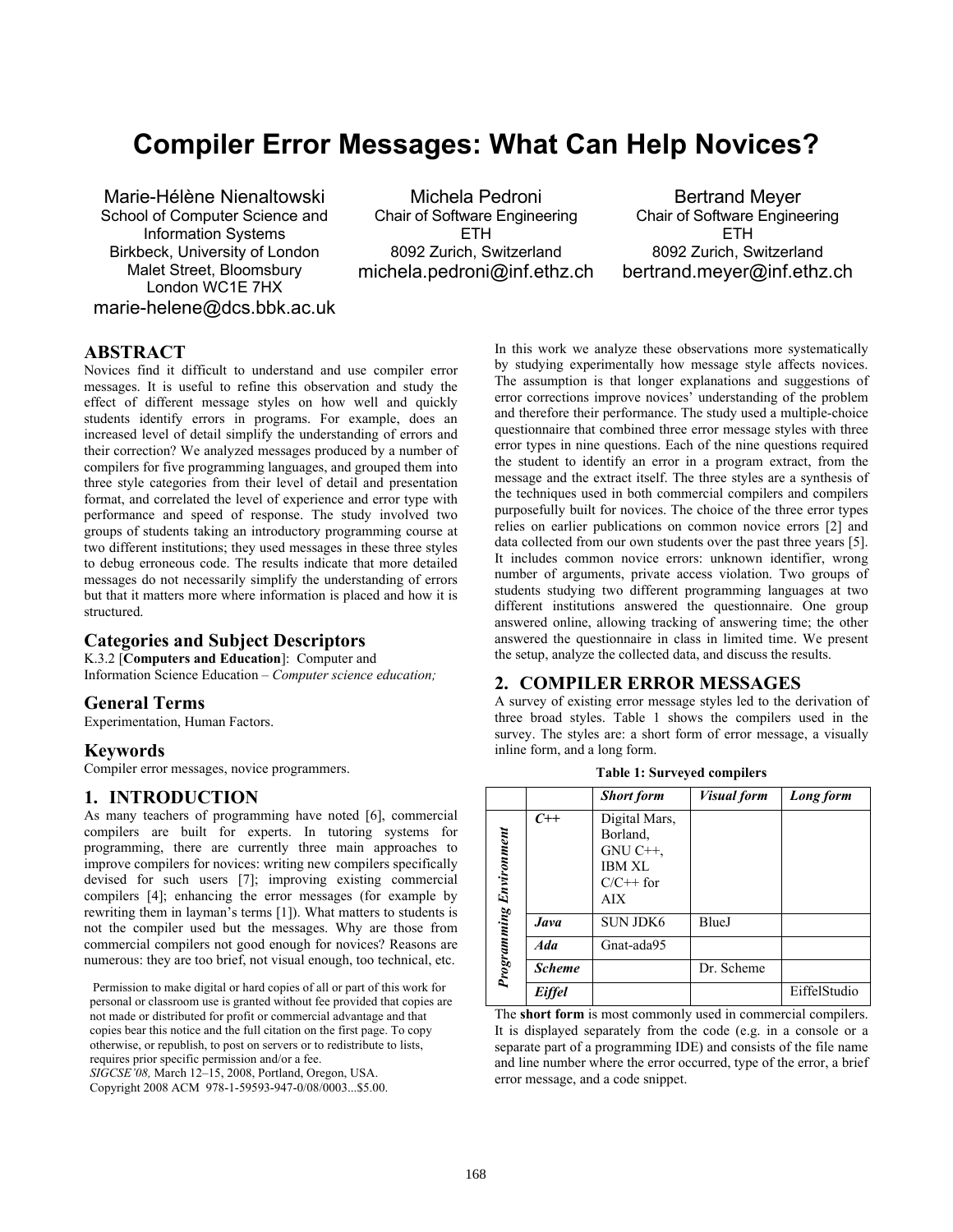#### **Short form example:**

ticket\_machine.e, line 27: Cannot find identifier. total  $\overline{P}$  = total + price  $\hat{\mathcal{L}}$ 

The **visually inline form** highlights the line where the error occurred in the code and gives a brief error message.

#### **Visually inline form example:**

```
class TICKET_MACHINE 
feature {NONE} -- Access 
 price: INTEGER 
 -- Cost of ticket 
   balance: INTEGER 
         -- Amount of inserted money 
    total: INTEGER 
        -- Total value of transaction 
feature -- Basic Operations 
   print_ticket is 
          Print ticket.
      local 
       an amount: INTEGER
      do 
                     >= price then
         io.put string ("USD " + price.out)
         total := total + price balance := balance - price 
        else 
 ... 
        end 
      end 
end
```

```
Error message: 
Cannot find identifier.
```
The **long form** consists of an error code, brief error description, suggestion of what to do, affected class, affected feature, involved token, line number, and a code snippet of where the error occurs.

#### **Long form example:**

```
Error code: VEEN 
Error: unknown identifier. 
What to do: make sure that identifier, if needed, 
is final name of feature of class, or local entity 
or formal argument of routine. 
Class: TICKET_MACHINE 
Feature: make_tm 
Identifier: price 
Taking no argument 
Line: 10 
do 
-> price := ticket cost
balance := 0
```
Some compilers display a list of error messages if more than one error exists in the code. To facilitate the study and for consistency, the questionnaire presented one error at a time; it has been argued anyway that this is better for novices [1].

### **3. STUDY SETUP**

Two groups answered questions that combined the three error message types applied to three common types of novice errors.

### **3.1 Questionnaire**

The questionnaire consisted of nine questions representing the combination of three message types and three error types as summarized in Table 2. For example,  $Q4<sub>sid</sub>$  represents Question 4 relating to the *Unknown identifier* error and using the short form message. Each question presented one or two classes (as the example in Section 2.1.2 shows) with an error in the code. One of the message types was shown, followed by a multiple-choice question asking the student to identify the error. Published studies on the most common error messages [2] and data collected from

our students over the past three years [5] guided the choice of error types, which included:

**Unknown identifier**. In all studies this error type is the most common novice error.

**Wrong number of arguments**. This is the second most common error type in our data collection.

**Private access violation**. This error appears in our own data collection and in [3] as one of the top 12 errors.

The questionnaire used error types of differing complexities to ensure that variations (or their absence) in the results would not be due solely to the choice of the error types, thus allowing generalizations of the findings for all types of errors. The *Unknown identifier* error was the least complex and involved only one class in the questions. The *Private access violation* error was the most complex since it required students to identify how the two presented classes interacted.

| Table 2: Questions: combinations of message and error types |                                        |  |
|-------------------------------------------------------------|----------------------------------------|--|
|                                                             | المستحدث والمستحدث والمستحدث والمستحدث |  |

|                                          | <b>Short</b><br>form $(s)$ | Visual<br>form $(v)$  | Long<br>form (I)               |
|------------------------------------------|----------------------------|-----------------------|--------------------------------|
| Unknown<br>identifier (id)               | $Q4_{s}$ id                | $Q5_{v}$ id           | $Q2_{1id}$                     |
| Wrong number of<br>arguments (arg)       | $Q9_{s_{\text{arg}}}$      | $Q6_{v_{\text{arg}}}$ | $Q8_{1_{\text{arg}}}$          |
| <b>Private access</b><br>violation (acc) | $Q1_{s_acc}$               | $Q3_{v \text{ acc}}$  | $\mathcal{V}/_{1 \text{ acc}}$ |

# **3.2 Participants**

From the 2006-2007 Introduction to Programming course at ETH, 43 students answered the questionnaire. Students of this course typically come with various backgrounds; few are completely new to programming. The course uses Eiffel. In addition to fundamental OOP and procedural concepts such as objects, classes, inheritance, control structures, recursion, it covers more advanced topics such as event-driven and concurrent programming and fundamental concepts of software engineering. The questionnaire was accessible online<sup>1</sup> towards the end of the semester to all students wishing to participate in the study. In background questions, the participants rated their level of programming expertise on a Likert scale of 1 to 5 (where 1 represented having little experience and 5 a lot). 30% described themselves as belonging to levels 1 and 2; 37%, 28% and 5% as at levels 3, 4 and 5 respectively, as illustrated in Figure 1. The students answered the compiler error questions one at a time in a preordered sequence. The time at which the student started a question was recorded. Students had 45 minutes to complete the questionnaire. The timing data indicates students spent the time answering questions on task. Most completed the questionnaire before time-out.

From Birkbeck, University of London, 24 students studying the Software and Programming 1 module answered the questionnaire. The course uses Java and covers the basics of programming such as loops, selection, assignments and basic concepts of object oriented programming such as classes and objects, feature calls, argument passing; it does not go as far as inheritance. In contrast to ETH, most of the participants in that course have never

 1 at http://se.ethz.ch/people/pedroni/compilererrors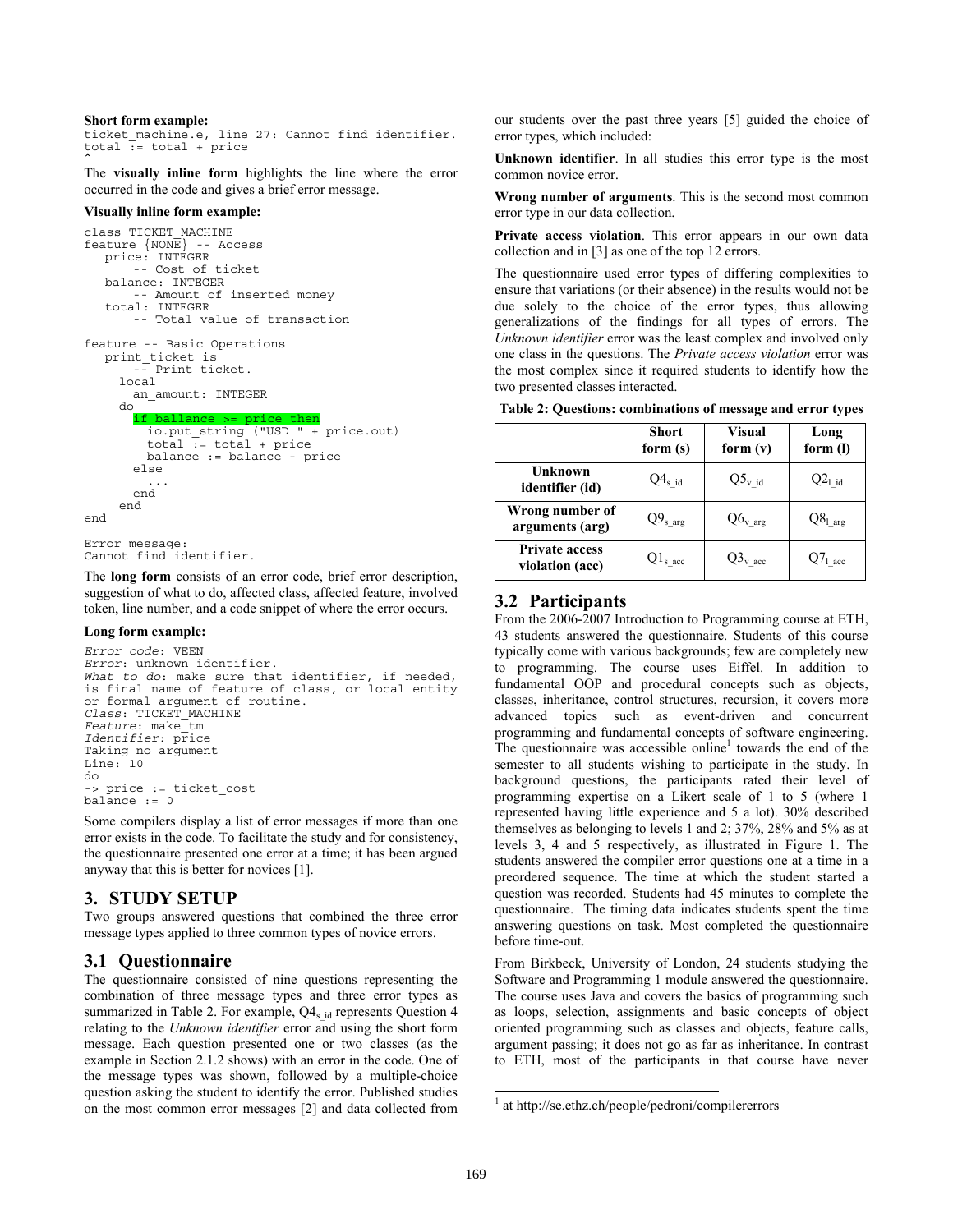programmed before. 75% describe themselves as being at level 1, the rest do not go beyond level 4 (Figure 1). Volunteers had one hour to complete a paper questionnaire in class towards the end of the term in 2007. It used the same questions as the ETH questionnaire, but adapted to Java terminology. It was not possible to control the order of question answering although the instructors asked students not to go back to previous questions once they had completed them. This setup also prevented recording of times as for the ETH students.



**Figure 1: Experience levels of the two groups**

# **4. ANALYSIS**

The principal conjectures under evaluation are: (1) the more information a message provides, the more likely the student (irrespective of his level of experience) is to understand the message, identify the error and suggest an appropriate correction; and (2) novices, in particular, benefit from enriched messages since they get their answers right as they obtain more information on the error and explanations of how they could correct it.

Additional conjectures included whether an enriched message results in shorter response times independent of the correctness of the student's answer and of their level, and whether the error type determines the number of correct answers.

The analysis treats the results separately for the two different groups. For analyses where time is involved, only the online questionnaire filled in by the ETH students provides information.

The first limitation of this study is the possibility of self-selection introduced by voluntary participation. Additionally, since questions were lengthy, the questionnaire was designed with only one question per pair of error message style and error type. Having more questions per pair could help leveling out differences in the level of difficulty for single questions. Adding error types might also have helped in producing clearer results. These two limitations are threats to the validity of these results.

# **5. RESULTS**

This section details the results obtained for each of the six stated hypothesis. It describes the motivation for the hypothesis, the results for the ETH group and their interpretation, then the results and interpretation of these for the Birkbeck group, and the results overall.

A general observation is that students from ETH generally did much better than the Birkbeck students, reflecting their more advanced level. This is also reflected in their self-assessment of their level of knowledge (see Section 3.2).

Hypotheses A to C measure correlations between programming experience and the outcomes of the questionnaire. They answer the following questions: Does the programming experience significantly influence the time needed to answer questions? Does the programming experience significantly influence the number of correct answers? And does the programming experience still significantly influence the number of correct answers if discriminating according to message styles? The analyses use the Spearman's rank correlation to assess the direction and strength of the relationship between the two variables under test.

Hypotheses D to F compare means for the outcomes of the study discriminated by a second variable. They answer the following questions: Does a certain message style produce significantly more correct answers? Does a certain message style result in significantly faster answers? And to complement the findings, does a certain error type produce significantly more correct answers? These analyses use the Wilcoxon rank-sum test, a nonparametric alternative to the two-sample t-test, and assess whether two samples of observations come from the same distribution.

### **Hypothesis A: Higher experience results in faster answers.**

Someone who has significant experience and encounters an error will have most likely encountered a similar situation previously and should therefore be able to answer questions quickly.

It was not surprising to find a significant correlation between programming experience and how quickly students answered each question, Spearman's correlation:  $\mathbf{r} = -40$ , p (two-tailed) < .01. Programming experience seems to express itself in the speed with which code is analyzed for errors.

This analysis only considers the ETH group, since timing information is not available for Birkbeck students.

#### **Hypothesis B: Higher experience results in more correct answers.**

Hypothesis A did not consider whether the question was answered correctly or not. It seems likely that an experienced participant will not only answer quickly but also answer correctly.

Again we find a significant correlation between programming experience and number of correct answers, Spearman's correlation:  $r = .48$ , p (two-tailed) < .01 for ETH students.

The result differs for the Birkbeck students: no significant correlation between correctness of answers and programming experience exists. A possible explanation is the homogeneity of programming experience for Birkbeck students. In an attempt to overcome this barrier, if the groups are combined, a significant correlation exists:  $r = .48$ , p (two-tailed) < .01.

#### **Hypothesis C: At a lower experience level, enhanced messages result in more correct answers.**

Perhaps the most interesting question is: do novices benefit from messages that provide more information? This would indicate how compilers or tutoring systems for novices can be improved.

Table 3 summarizes the percentage of correct answers obtained for both groups at various experience levels. In the ETH group, the long and short form messages are best for novices. The visual form does not seem to suit them. These results suggest the visual form as one to avoid for beginners.

When establishing the significance of correlations, we find none between the level of experience and the number of correct answers for the long form message. This could be due to the fact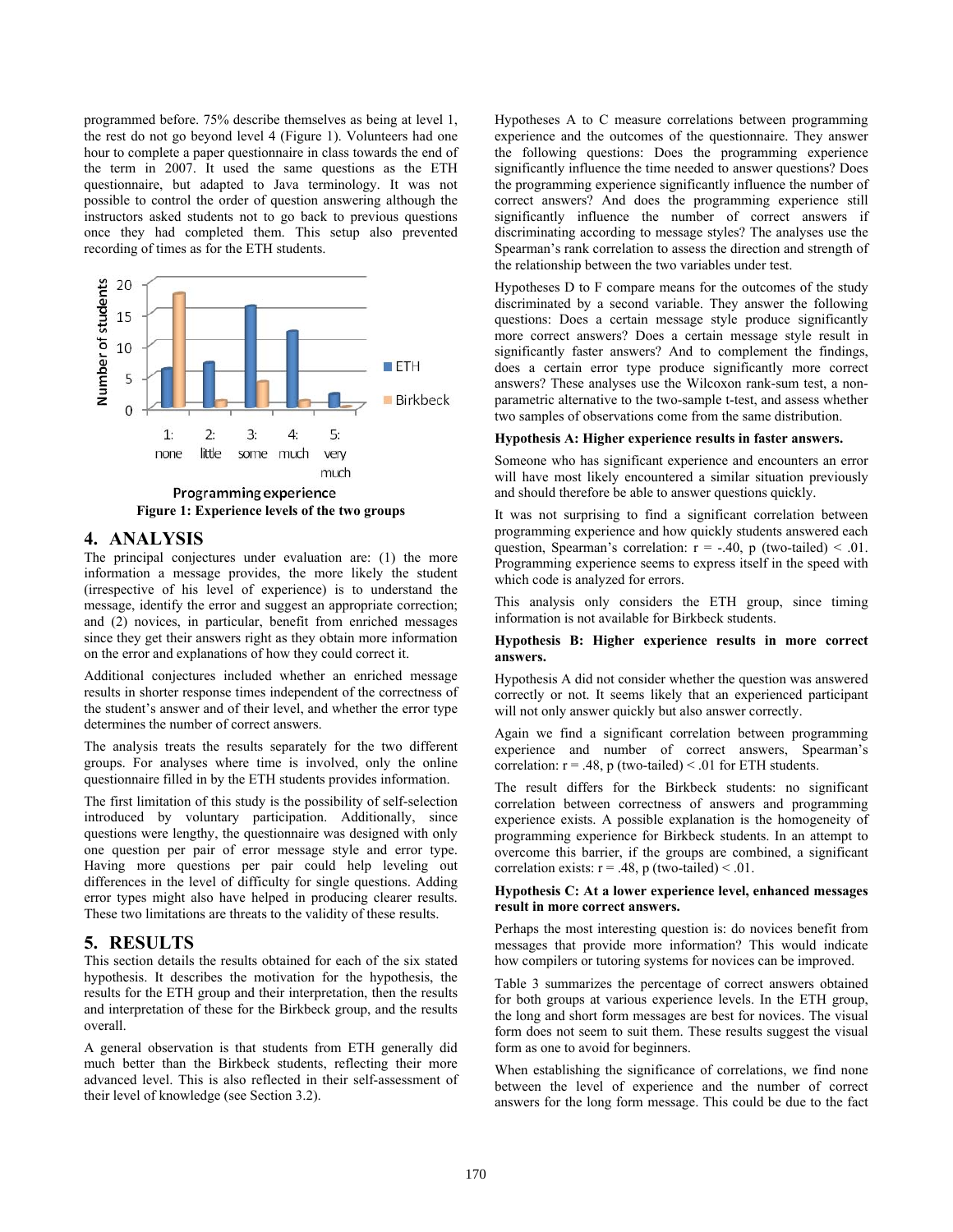that ETH students are used to the long form message; all students understood it well by the time they answered the questionnaire. For visual inline and short form messages, the level of experience of ETH students correlates significantly with the number of correct answers: Spearman's correlation,  $r = .43$ , p (two-tailed) < .01 and  $r = .33$ , p (two-tailed)  $\leq .05$  respectively. This shows that the higher the experience the more correct answers students get for these message types. The more experienced students are likely to have experimented with other compilers and seen other message types. Since experience is likely to have improved their skills anyway, they would do better than the less experienced students.

In the Birkbeck group, at all experience levels, the visual form message is the least suited to help students understand errors. The long and short form messages do not differ significantly as illustrated in Table 3. Spearman's correlation between the level of experience and any of the message types establishes no significant correlations. A plausible explanation for this is again the homogeneity of the group.

**Table 3: % correct answers at various experience levels** 

|               |              |       | <b>Short Form Visual Form Long Form</b> |       |
|---------------|--------------|-------|-----------------------------------------|-------|
| <b>ETH</b>    | Exp. $1 & 2$ | 84.62 | 71.79                                   | 84.62 |
|               | Exp. 3, 4, 5 | 95.56 | 94.44                                   | 90.00 |
| Birk-<br>beck | Exp. $1 < 2$ | 57.89 | 47.37                                   | 56.14 |
|               | Exp. 3&4     | 66.67 | 60.00                                   | 66.67 |

While we find no significant correlations in all cases for the Birkbeck group; the ETH group shows a significant correlation between two of the message styles and the level of experience. These findings must be taken with caution since we are working with very small numbers (since grouping students by their level of experience results in small groups). The percentages clearly show that hypothesis C does not hold but indicate the visual form does little to help beginners. When both groups are combined, the visual form remains least suited for novices but there is a significant correlation between all message styles and level of experience ( $r = .40$ ,  $p$  (two-tailed) < .01 for short form;  $r = .29$ ,  $p$ (two-tailed) <  $0.05$  for long form; r = .48, p (two-tailed) < .01 for visual inline form).

#### **Hypothesis D: More information results in more correct answers.**

This hypothesis states that the more information a message provides, the more likely a student is to get a correct answer since he can understand better the origin of the problem. A brief message might not give enough information to understand where the problem is.

Table 4 shows the percentage of correct answers per message style (rightmost column). These results contradict hypothesis D: Both ETH and Birkbeck students scored low for Question  $Q7<sub>l</sub>$  acc, considered the hardest (72.1% and 33.3% respectively) despite being given more help (through a lengthy message).

The results for hypothesis D are not significant in both groups. For all message types, Wilcoxon signed-rank test indicates that there is no significant difference between the means.

| Table 4: % correct answers per message style and error type |  |  |  |  |  |
|-------------------------------------------------------------|--|--|--|--|--|
|                                                             |  |  |  |  |  |

|               |               | Unknown<br>identifier | Wrong<br>number of<br>args. | <b>Private</b><br>access<br>violation | Avg.  |
|---------------|---------------|-----------------------|-----------------------------|---------------------------------------|-------|
|               | <b>Short</b>  | 95.3                  | 90.7                        | 90.7                                  | 92.23 |
| <b>ETH</b>    | <b>Visual</b> | 79.1                  | 88.4                        | 95.3                                  | 87.60 |
|               | Long          | 93                    | 100                         | 72.1                                  | 88.37 |
|               | <b>Short</b>  | 83.30                 | 41.70                       | 58.30                                 | 61.10 |
| Birk-<br>beck | Visual        | 87.50                 | 8.30                        | 54.20                                 | 50.00 |
|               | Long          | 75.00                 | 66.70                       | 33.30                                 | 58.33 |

**Hypothesis E: The error type determines the number of correct answers.** 

Does the error type influence the number of correct answers? Students usually find it more difficult to answer questions involving complex problems. Hypothesis E complements other results in the study by helping to identify whether a certain error type was overly difficult.

For the ETH students, small differences appear in the percentage of correct answers between error types, but they are not significant.

Tangible differences exist for the Birkbeck students: it is clear that most students were able to find the answer for the *Unknown identifier* problems unlike for the other error types. The percentage of correct answers for individual questions contained in the group of questions relating to *Unknown identifier* (first column of Table 4) uncovers few differences between the message types. Wilcoxon signed-rank test confirms there is a significance in the comparison of the number of correct answers for *Unknown identifier* and *Wrong number of arguments:* z = - 3.92, p < .01; *Unknown identifier* and *Private access violation*: z  $= -3.12$ ,  $p < .01$ . This confirms that the result was probably due to the easier nature of the problem rather than influence from the message type. Birkbeck students, unlike their ETH peers, confirm this hypothesis.

#### **Hypothesis F: More information in the error message results in shorter response times.**

The more information a message provides, the more there is to read, which increases the time it takes to answer. On the other hand, the longer the message, the more information is available to understand what might have gone wrong. This might help the student to get an answer faster.

The analysis shows that this hypothesis does not hold. According to mean times (247.2,166.9, and 223.0 seconds for short, visual and long form respectively), the message type that contains a visual representation results in significantly faster answers. The analysis resulted in significance between the short and visual styles and long and visual styles with:  $z = -4.86$ ,  $p < .01$  and  $z = -$ 4.03,  $p < 01$  respectively. The study assumes that participants did spend some time thinking about the problem and their answers rather than clicking through one of the options (multiple-choice questionnaires may produce biased results if participants do not make a genuine effort when answering questions; with openended questions, this risk is reduced, but assessing and grading the answers uniformly is more difficult). Again this analysis only considers the ETH group.